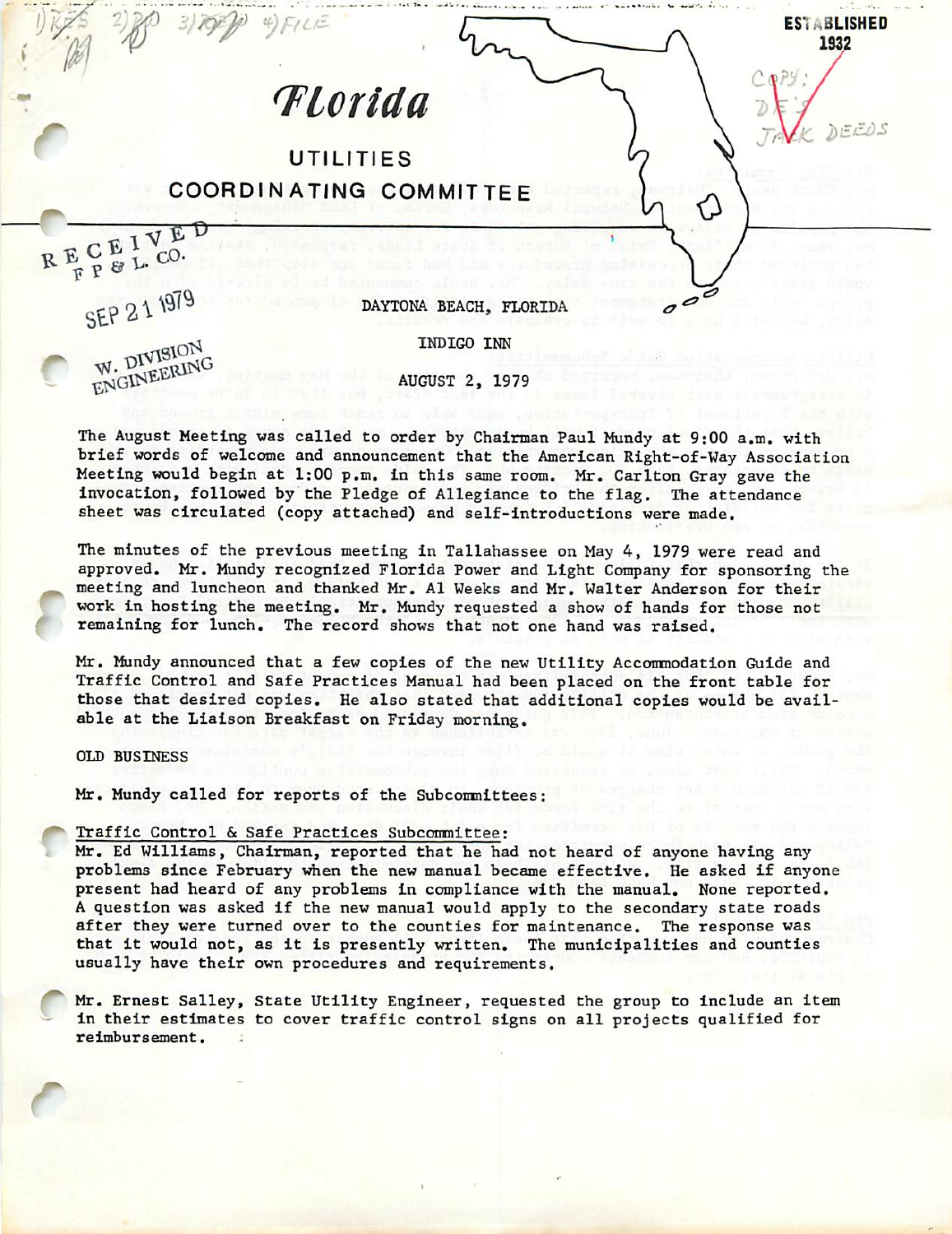# standing Committee;

Mr. Chuck Hanle, Chairman, reported that following the May meeting, a letter was sent to the Department of Natural Resources, Bureau of Land Management, concerning the problem of delays In receiving easements for waterway crossings (copy attached). Mr. James T. Williams, Chief of Bureau of State Lands, responded, stating that they had reviewed their processing procedures and had found one step that, if modified, would greatly reduce the time delay. Mr. Hanle commented he is pleased with the prompt reply and the statement concerning modifications of procedures to reduce the delay, but will have to wait to evaluate the results.

### Utility Accommodation Guide Subcommittee:

Mr. Ken Brown, Chairman, reported that at the time of the May meeting, we'still were in disagreement with several Items In the last draft, but that In later meetings with the Department of Transportation, were able to reach some middle ground and believe that the final product will be acceptable. Mr. Brown asked If anyone had a problem on the way the guide was written. One comment was made regarding attach ments to structures, Page 10, Section 4C. The guide seems to deal with attachments to bridge structures after the bridges are constructed, but does not mention proce dures for building or designing Into new or proposed structures. This may be an area that we are overlooking.

In the discussion that followed, the statement was made that If a utility has a viable interest in locating a facility on or in a new bridge, it will be up to that utility company to contact the Department of Transportation's Structural Department with the concerns and plans for Incorporation Into the bridge design, and they will work with that utility as much as possible.

Mr. Brown stated that his subcommittee was composed of seventeen (17) members representing all phases of the utility industry and that this item was not mentioned as a major Item of contention. This guide was developed as an Interim guide for a trial period of one year. June, 1980 was established as the target date for finalizing the guide, at which time It would be filed through the State's administrative proce dures. Until that time, he requested that the subcomnlttee continue to be active and if anyone had any changes or problems, to please send them to him for considera tion and submittal to the task force for their discussion and action. Mr. Brown thanked the members of his committee for a job well done and thanked Mr. Ernest Salley and his task force committee for their work in completing a seemingly impossibl job In so short a time. Without his help and determination to stick to the deadline proposed, it could not have been done.

#### PPM 30-4 & 30-4.1;

Chairman, Paul Mundy reported that these Items will appear In the Federal Register in September and any conments concerning the proposed rewritten PPM's could be sent to him at that time.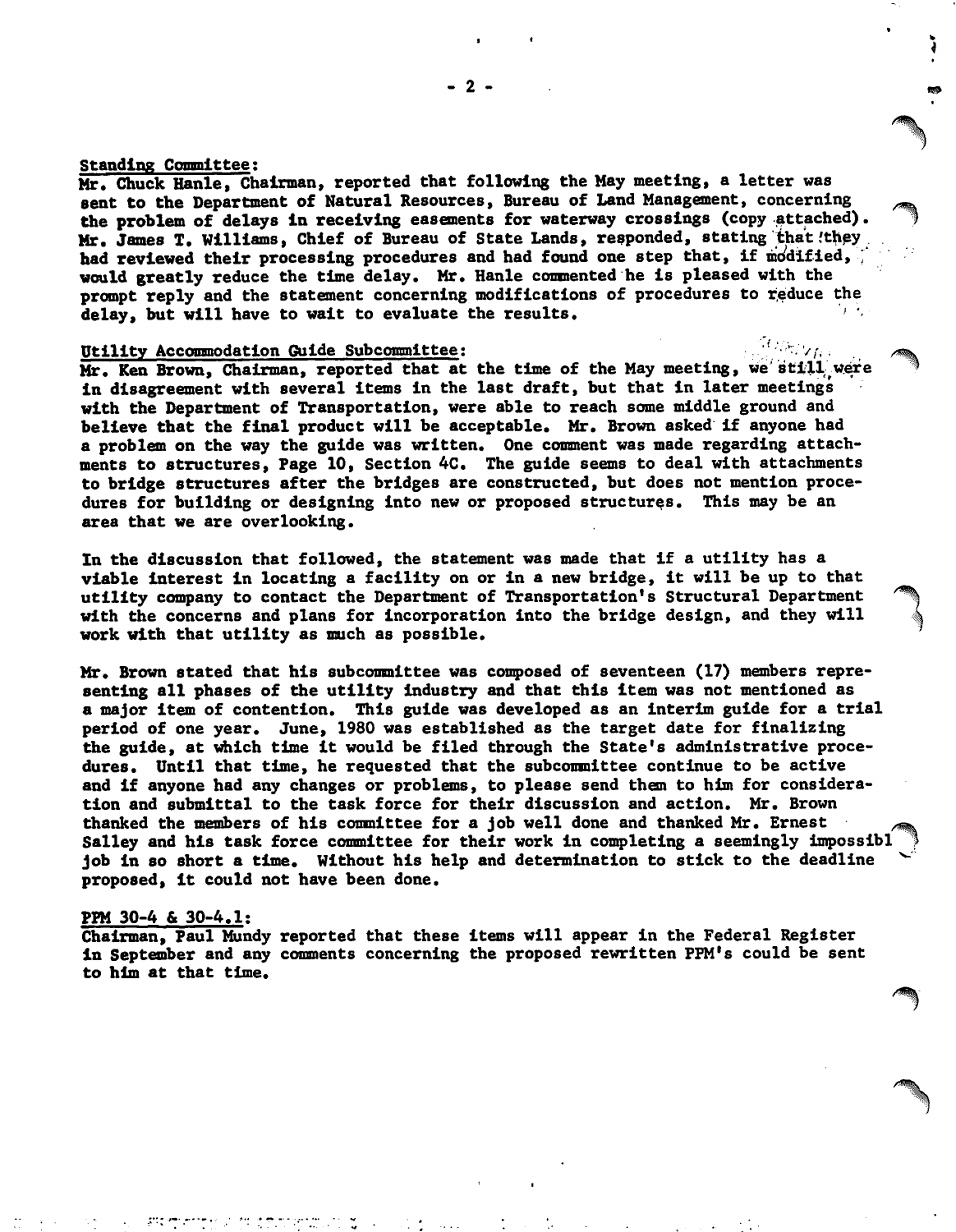### NEW BUSINESS

Mr. Mundy stated that the Nominating Committee had met and after much thought and study, recomnended Mr. E. T. "Ted" Carlson of Florida Power and Light Company as Vice Chairman. According to the By Laws, the outgoing Secretary would become the Incoming Chairman, and the outgoing Vice Chairman would become the Incoming Secretary, The slate of officers, therefore, would be; Horace M. Erwln, Jr., Chairman; Chuck Hanle, Secretary; and Ted Carlson, Vice Chairman. Mr. Mundy then opened the nomina tions from the floor. A motion was made and seconded that the nominations be closed. The vote was taken with no opposition. Mr. Mundy announced that now was a good time for a break.

### BREAK

Meeting called back to order by new Chairman, Mr. Erwln, who expressed appreciation to Mr. Paul Mundy and Mr. Chris Anderson for their service to the group and requested the help of all the membership In the year ahead.

Since Mr. Walter Anderson had not yet arrived, New Business continued.

The following names were submitted for the Standing Committee:

Mr. Dennis M. Labelle, Chairman Florida Power & Light Company P. 0. Box 529100 Miami, FL 33152 A/C 305-552-4430

Mr. D. 0. Unger Southern Bell P. 0. Box 951 Daytona Beach, FL 32015 A/C 904-252-9078

Mr. James E. Nutall Volusla County Public Works 136 N. Florida Avenue Deland, FL 32720 A/C 904-736-2700 Ext. 2469

Mr. Douglas Everlove City of St. Petersburg P. 0. Box 2842 St. Petersburg, FL 33731 A/C 813-893-7291

the companion of the state of the companion

Mr. R. P. Hall Peoples Gas System P. 0. Box 610907 North Miami, FL 33161 A/C 305-893-2522

Mr. Jack Spangler Seaboard Coast Line Railroad Co. 500 Waters Street Jacksonville, FL A/C 904-353-2011 Ext. 5489

Mr. Jim Wright Department of Transportation 780 SW 24th Street Ft. Lauderdale, FL A/C 305-524-8621

Motion was made and seconded that the above Conmlttee be approved. Motion Carried,

a d'a cier a souvent a de la cierció com a associ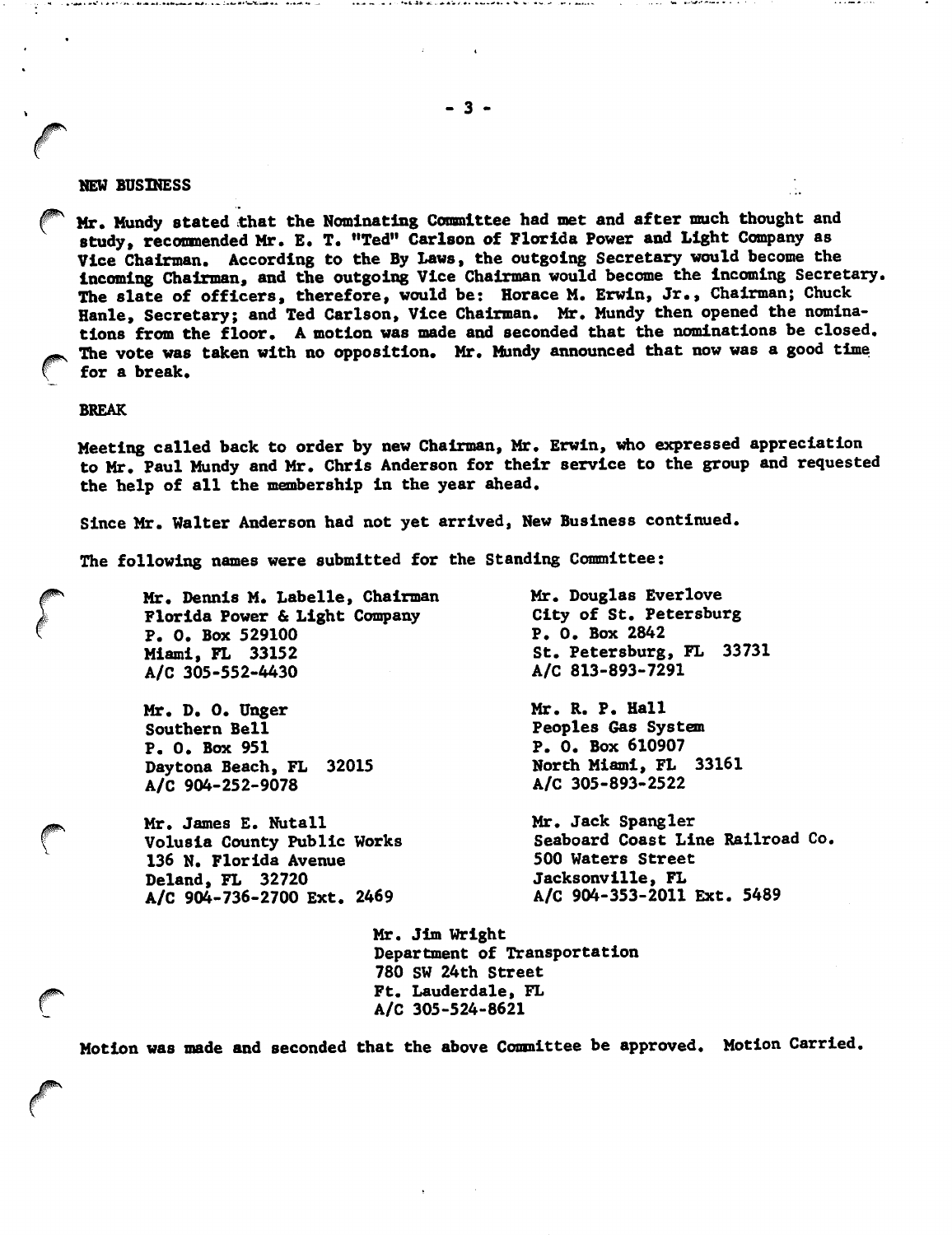Mr. B. B. Godfrey, D.O.T. Deland, Infomed the group that in recent months, two counties (Orange and Volusla), have passed ordinances requiring the payment of permit fees, and that Semlnole County Is about to do the same. Copy of the Orange County Permit and Fee Schedule Is attached, along with the Volusla County Ordinance. The information was brought up so that the Standing Committee or some other committee may look Into this.

Mr. Erwln opened the floor for discussion on this Item. From the discussion. It was learned that Collier and Dade Counties have similar ordinances and that other counties are beginning to look Into this area as another source of revenue. After much discussion. It was decided to have the Standing Conmlttee look Into this matter and determine if a subcommittee should be formed to gather information and offer assistance to the local coordinating conmlttee groups In preparing and obtaining a fair and reasonable ordinance as other counties begin to develop similar ordinances.

Mr. Ernest Salley reported on the latest developments In the decentralization of the Department of Transportation and some of the problems encountered In this transition of authority and responsibility. The problem In all echelons of the Department has been that of staffing. The Department has been under stringent rules concerning the hiring of new employees so the transition has been slow. The transition has filtered down to the Utility and Design Section within the last ten (10) months, especially the areas that deal with roadway and bridge design and construction projects. The principal effect upon utilities Is In the handling of these projects. Beginning the first of July, all contact will now be through the District Utility Engineers, as they will now Issue the executed agreements and contracts formerly handled by the Tallahassee office. At the present time, it will still be necessary for the Districts to send projects to the central office for approval, funding and handling with the Federal Highway Administration, due to certain functions only being located In Tallahassee. This will be true for all projects that require an exchange of money. However, all other projects will soon be approved In the Districts, saving some time In handling. The Tallahassee office will still try to help with questions that may come up.

#### **ANNOUNCEMENTS**

District I Liaison Committee Meeting will be held September 20, 1979 at Ledo Beach.

District II Liaison Conmlttee Meeting will be held August 22, 1979 at the Red Barn In Lake City.

District III Liaison Conmlttee Meeting will be held August 13, 1979 at the Harbor House Restaurant In Panama City.

District IV & VI Liaison Conmlttee Meeting will be held September 13, 1979-place not definite at this time.

District V Liaison Committee Meeting was held on July 28, 1979.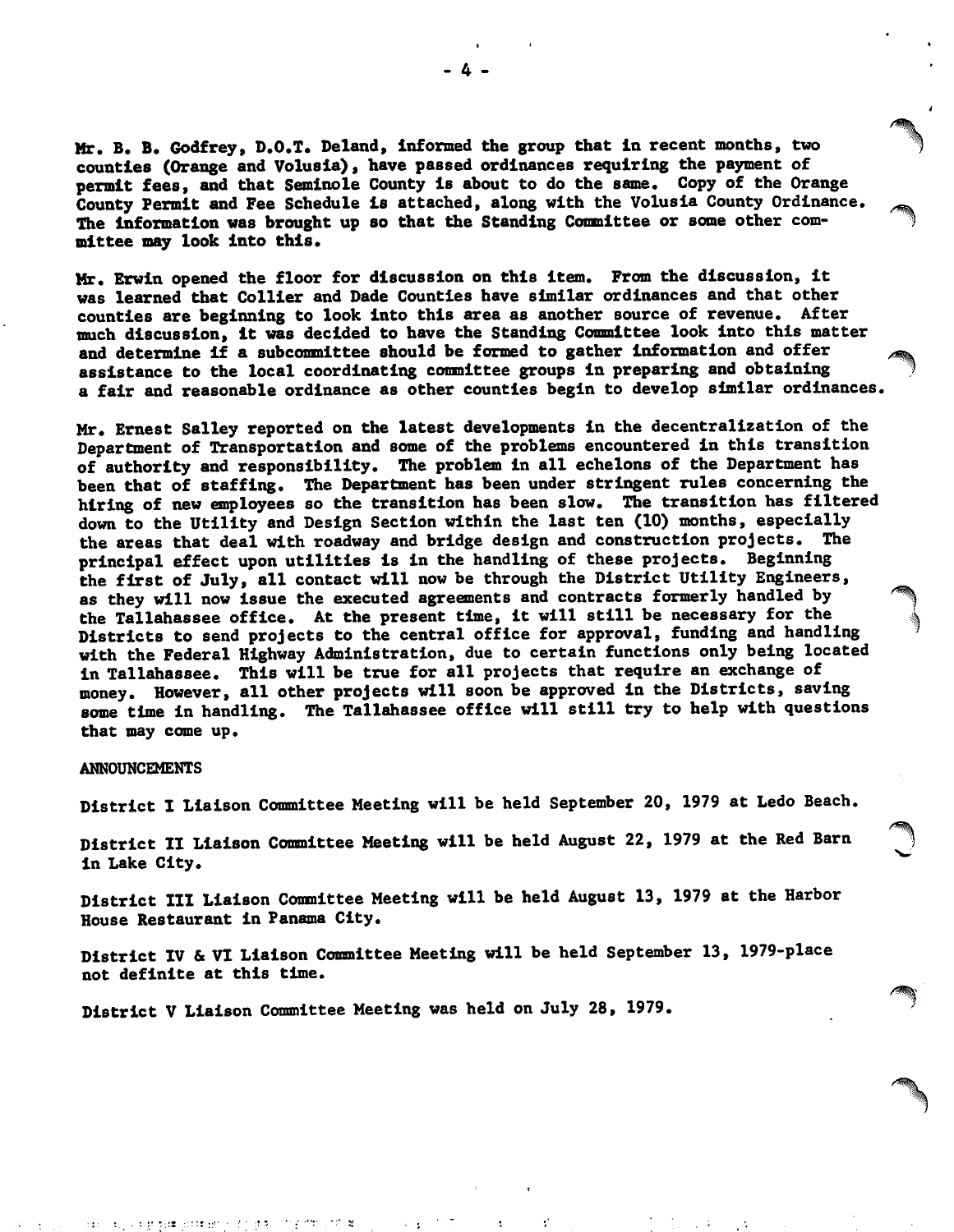The next Florida Utilities Coordinating Committee Meeting will be held on November 2, 1979, at the Florida Power Corporation, General Office Complex, 3200 34th Street So., St. Petersburg, FL, with Florida Power Corporation as host. For those that may be interested, tours may be arranged for the Complex. Hotel or motel accommodations are close by at the Ramada Inn and special rates are being checked Into, will advise In meeting notice.

۰.

No other business. Motion to adjourn was made and seconded. Meeting adjourned.

Respectfully Submitted,

/

H. M. Erwln, Jr. Secretary

 $\bigcirc$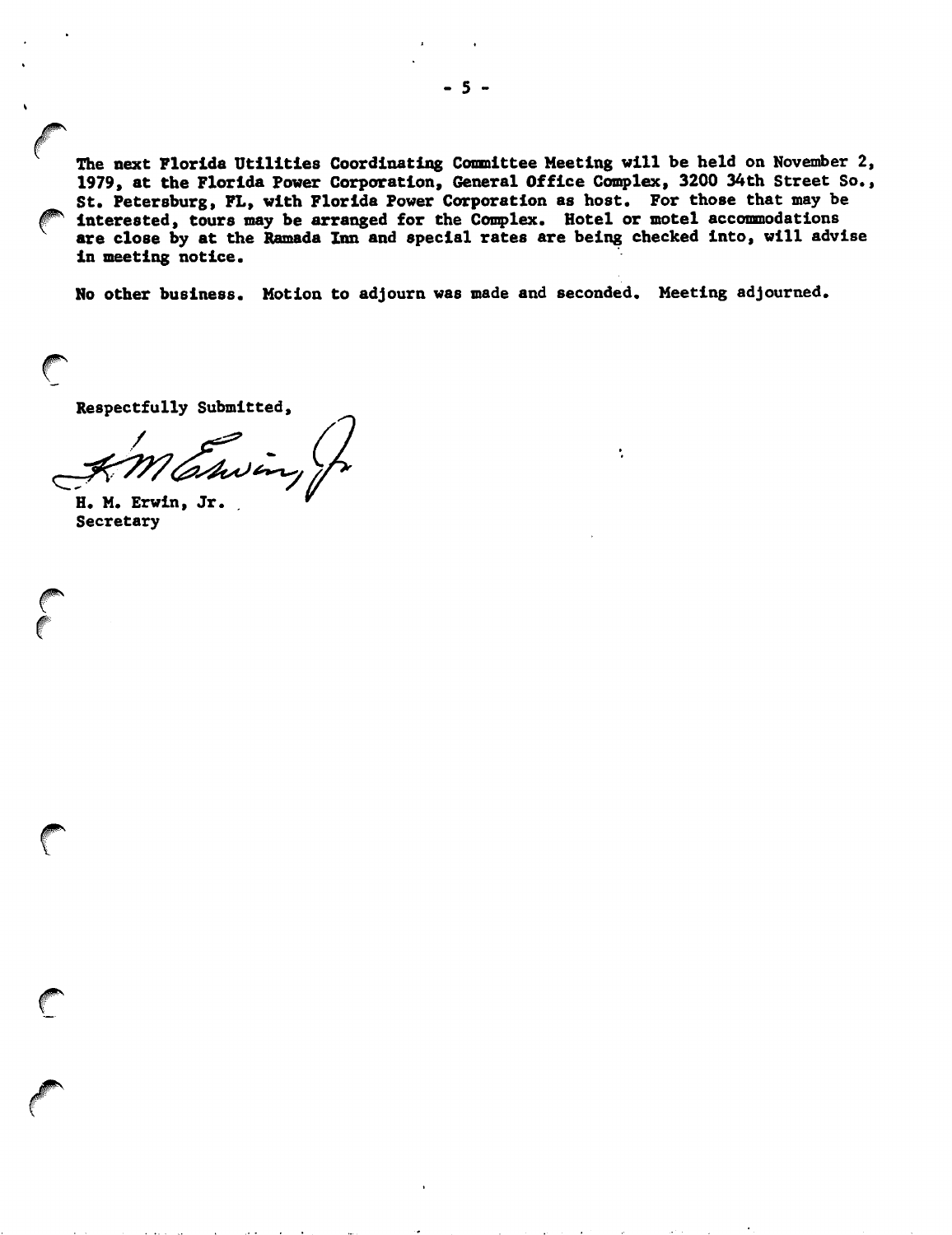# FLORIDA UTILITIES COORDINATING COMMITTEE ATTENDANCE<br>AT MEETINGS *AUGUST 2, 1979*

| <b>NAME</b>                | <b>COMPANY</b>                                                                         | <b>ADDRESS</b>                                                                                   | <b>PHONE</b>                 |
|----------------------------|----------------------------------------------------------------------------------------|--------------------------------------------------------------------------------------------------|------------------------------|
|                            | BILL DUNCAN FLORIDA TOWER of TG                                                        | ZZ8 Nu KiDSENGO AU<br>DAYTONA BEA, E 32015<br>P.O. Box 529100                                    | <u> 252-2309</u>             |
| $\neg R.H.(Bob) Stevens$   | Florida Power & Light Co.                                                              | $M_{12m}$ ; $F/3$ 33/52                                                                          | (૩૦૬)<br><u>552-41</u>       |
|                            | $\sqrt{\vec{E}\cdot\vec{l}\cdot(T\vec{e})}\,C}$ ARLSON, JR. (FLORIDA POWER & LIGHT CU. | $P \cdot 0.$ B $C \times 1119$<br>SAYAJOTHFL.33578                                               | (E13)<br><u>953 - 7237</u>   |
| D.M. BRANDON               | F.P.81                                                                                 | $D.\sigma$ . Box 519100<br>$M$ IAML $E_{LA}$ 33152                                               | (3యి)<br>552-3260            |
| Demis M. LABELLE           | <b>SP+L</b>                                                                            | 20. Dox 529100                                                                                   | 505)<br><u> 252-4430</u>     |
| Curtis B. Roome            | Florida Power & Light                                                                  | P.D. BOX 151<br>Partona Beach, Fla 32015                                                         | <u>257-25</u>                |
| $\sqrt{R.H.}$ Corn         | Fla. Gas Trans                                                                         | p.O. Box 44.<br>Winter Park, Fla.                                                                | 446 <u>- 1318</u>            |
| $\vee$ G.T. Redman $\perp$ | $F/A GAS$ $Co$ .                                                                       | P.O. BOX 44, 7                                                                                   | $646 - 12c$                  |
| J.R.E. Beckham             | FLA, GASTRANS. CO.                                                                     | PO. 308 16937<br><u>ORLANDO FLA-32861</u>                                                        | 295.4341                     |
| $\sqrt{L.P.}$ Maiure       | $Sovn$ ica $645$ Co.                                                                   | $60.60x$ 3447<br>1545 SMTZ ST. SARASCTA 335-12. 365-1585                                         |                              |
|                            | V.L. DUNNING GOVE POWER CO.                                                            | P. C. BEX 1151<br>PRISACCIA FL 32520                                                             | $i \in I$<br><u>43d-8544</u> |
| V 4en Brown                | $T$ ECU                                                                                | SIGN 111 TIMP: FCA                                                                               | 57541                        |
| V A.E.GRAU                 | FLA. D.O.T. IF                                                                         | <u>401 NU 2nd Ave Mam 3775 = 1</u> 7                                                             | ろへら                          |
| Paul E. White              | $F/a$ , D.O.T. $4^{\underline{72}}$ D.J.                                               | 780 S, W, 24 <sup>22</sup> 57, Flood,                                                            | $305$<br>524-8621            |
| RoyG MALMBERG F.P. EL      |                                                                                        | PO.BOX 1119<br>SARASOTA, FLA 33578                                                               | (813)<br>953.7446            |
| V JERRY OWENS              | FPPIL                                                                                  | $\overline{\mathcal{P}}$ $\overline{\mathcal{B}}$ $\mathcal{H}$ $\mathcal{H}$<br>Skijsem A 33578 | E i 3<br><u>955739E</u>      |
|                            | STEVE RICHBOUCG GULF POWER                                                             | BEX 1151 PENSACELA FLA 9644348111                                                                |                              |
| CARLTON GRAY               | <u>FL, P.S.C.</u>                                                                      | <u>101 G GANES ST. Tollahossee</u>                                                               | <u>904 - 48885</u> 01        |
| DHERYL SCLIDHY             | PECPLES GAS Sys.                                                                       | 315 Twichs St. Timmpa                                                                            | 813 - 228 - 243              |
| <u>JIM WRIGHT</u>          | $FLA$ , D.C.T.                                                                         | 780 S.W 24 ST. FT. LAUP                                                                          | <u> १८५.८६५.९</u> १८         |
|                            | indahl Brownings Ferrive                                                               | $420W$ Indiantern da ruit                                                                        | 345-746-9248                 |
| <u>Jim Miller</u>          | $D = \int r^2$<br><u>netro</u>                                                         | $44 \mu$ . Skale: (1. 17:0. $\frac{12}{3}$ } 303 } 75-500                                        |                              |
| <u>JIM STAPLES</u>         | KANATEE CO. RU                                                                         | 226 C ALE BRADESTER                                                                              | $745 - 47$                   |
| KEE VITTEKOG               | DOT-UTILITIES-MINAI                                                                    | 401 NW 2nd Ave. Mig 33128 377-5367                                                               |                              |
| <u>Ernest Qalley</u>       | -Utilities                                                                             | Hayden Burrs Blag.<br>$\frac{75115h_1g_2}{r}$ , Fl. 32301                                        | 823-37-27                    |
| RAY AFFLD                  | CAIL CANDY CENTER                                                                      | 4520 ORKESIAR ST<br>TAMPA FIA 3371C                                                              | 813.85.<br><u>8881 </u>      |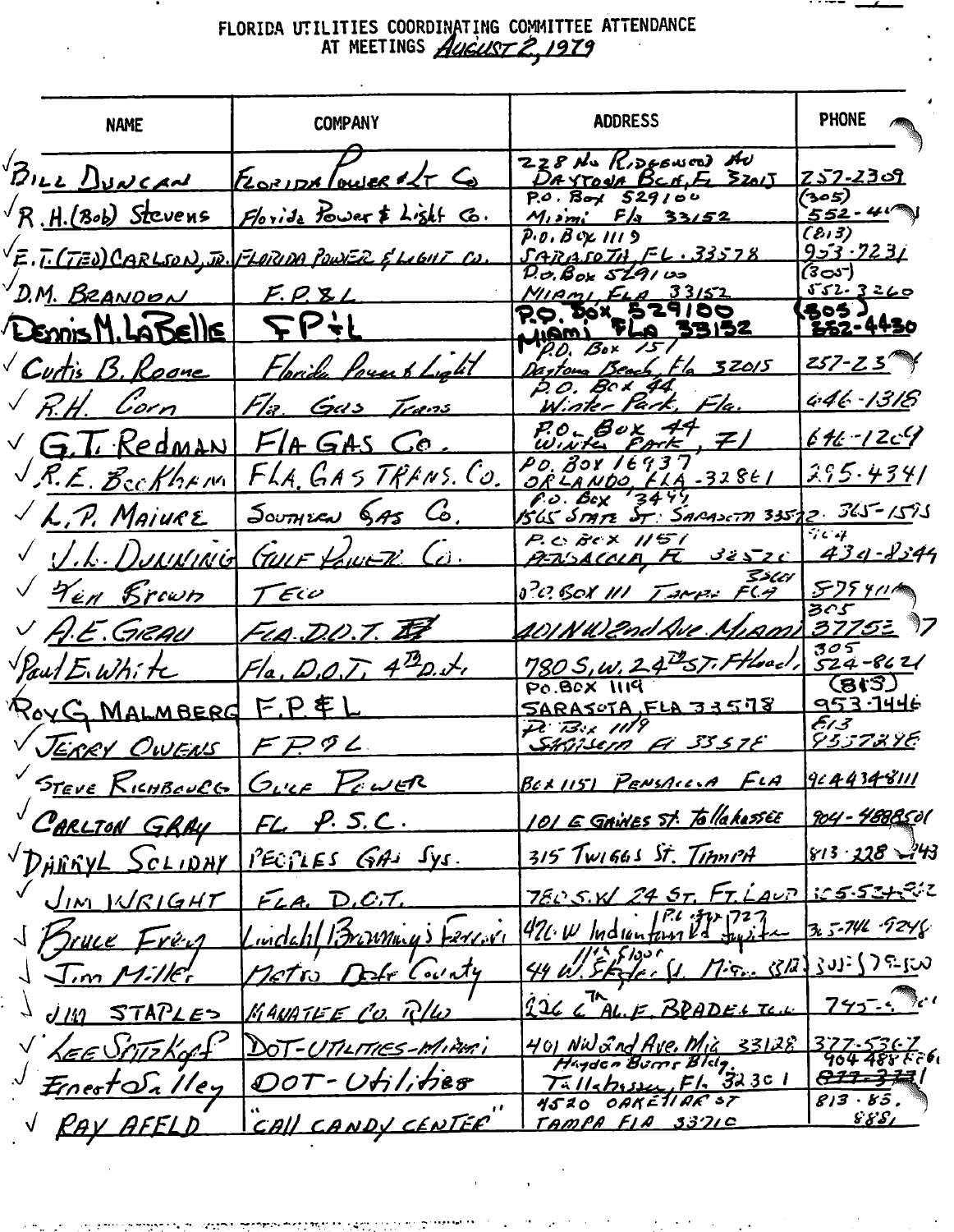# FLORIDA UTILITIES COORDINATING COMMITTEE ATTENDANCE<br>AT MEETINGS *AUGUST* Z, 1979

| <b>NAME</b>                             | <b>COMPANY</b>                                     | <b>ADDRESS</b>                                                                             | <b>PHONE</b>                                |
|-----------------------------------------|----------------------------------------------------|--------------------------------------------------------------------------------------------|---------------------------------------------|
|                                         |                                                    | 666 NW 79 AVC<br>JACK R. KOGERS UNDERGE UTILITIES NOTIFICATION CENTER MIAMI ROOMS 244 6820 |                                             |
|                                         | J.K. Holman V.N.C.L.E.                             | 6451 N, F                                                                                  | $964 -$                                     |
| Jimay PRICE                             | $ClayE$ <sub><math>\epsilon</math></sub> rric      | POB308 KEYSTONE HTS FIN 473-4911                                                           |                                             |
|                                         | Clarence Wood Clay Elec. Coop., Inc.               | Box 308 Keystone Hets                                                                      | 473-4911                                    |
| BILL HOPGOOD                            | 7LA, Power & LIGHT                                 | $R$ C. BOX 529311 MIAni, Fe.                                                               | 442.5183                                    |
|                                         | Sov. Ball Tel TEL                                  | 13,1 executive De Era.                                                                     | 522.7129                                    |
|                                         | Rocco De Vermo DADE Co OTA                         | 44 W. Floyter St. Manu                                                                     | 525-5575<br>904                             |
|                                         | CHARLIE LIVINGSTON FIA, TELEPHONE CORP.            | P.O. box 48 LEESBURG                                                                       | 3261146                                     |
|                                         | TAMESE NUTALL VOLUSIA COUNTY PUBLIC WORK           | DELAND<br>136 N. FLA, FWC 32720                                                            | 736-2700 2469<br>850.3415                   |
| Beb Foote                               | The Westerland Tal                                 | $850E$ . Altan                                                                             |                                             |
| John CLARK                              | UNITED TEL OF FLA                                  | P.C. BOX 1028 ANON PARK 453-3243                                                           |                                             |
|                                         | FICMAS E. Felts AT4T Long Lines                    | 105 King St. Ju<br>32204                                                                   | 350-5225                                    |
| $\sqrt{\int ln C}$ $\frac{1}{2}$ $ln A$ | ATT LL                                             | 105 King St Jacksonville<br>do Fia                                                         | <u>350-5205 </u>                            |
|                                         | Walten C. Holmes AT&T C.                           | <u>12LL &amp; CNA Tower</u>                                                                | <u>843-7926</u>                             |
|                                         | DIETMAR O. LINGER SBT &T                           | F.O.BOX 451 DAYT. BCH.FLA<br>400 Belly Juin -                                              | $(964)252 - 967$<br>$350 - 2285$            |
|                                         | B. Clyde Johnson SET ET                            |                                                                                            | $774 - 4996$                                |
| Wine Scotlatt                           | UTOLFLA                                            | the.<br>NAGLES<br>33577                                                                    | 813 953878                                  |
| -RANKFORI)<br>jм                        | $GSD$ Tel $CDO$ of FLA.                            | $POS \times 2925$ , SARASCA<br>にル<br>ろろにへろ                                                 |                                             |
| VERNE BROWN                             | GEN, TEL. CO. OF FLA.                              | P.C. BOX 110, TAMPA FLA.                                                                   | '813) 224 <i>-</i> 6011<br>[813]E9345'Il    |
| loe Kence                               | GEN. TELL. OF FLA                                  | <u>JTPEJEFSBOLL</u><br>'Ave N                                                              | <u>FICA 734217</u> 1                        |
| Seogy Godfi                             | FIG                                                | P.O.Box<br>FL                                                                              |                                             |
| A.M.SCHMIOT                             |                                                    | ITA GORDA                                                                                  | <u>901 731 21</u> 71<br><u> 813.620.571</u> |
|                                         | I.M. HENNING DNITED TEL CO OF FLA 144 KINGSHIENSAY | <u>1.0. BCX 2477 AMPLES3439 P.B. 203076</u>                                                |                                             |
| H·E. BEAUELS                            | <u>st flat</u><br><u> Unite)</u>                   |                                                                                            | <u> 813-261-55</u> 69                       |
| Jack STRICKLAND                         |                                                    |                                                                                            |                                             |
| WILLIAM?                                | <u>Min</u>                                         |                                                                                            |                                             |

 $\mathcal{O}(\mathcal{S})$ e de la companya de la companya de la companya del companya del companya del companya del companya del company<br>La companya del companya del companya del companya del companya del companya del companya del companya del com l.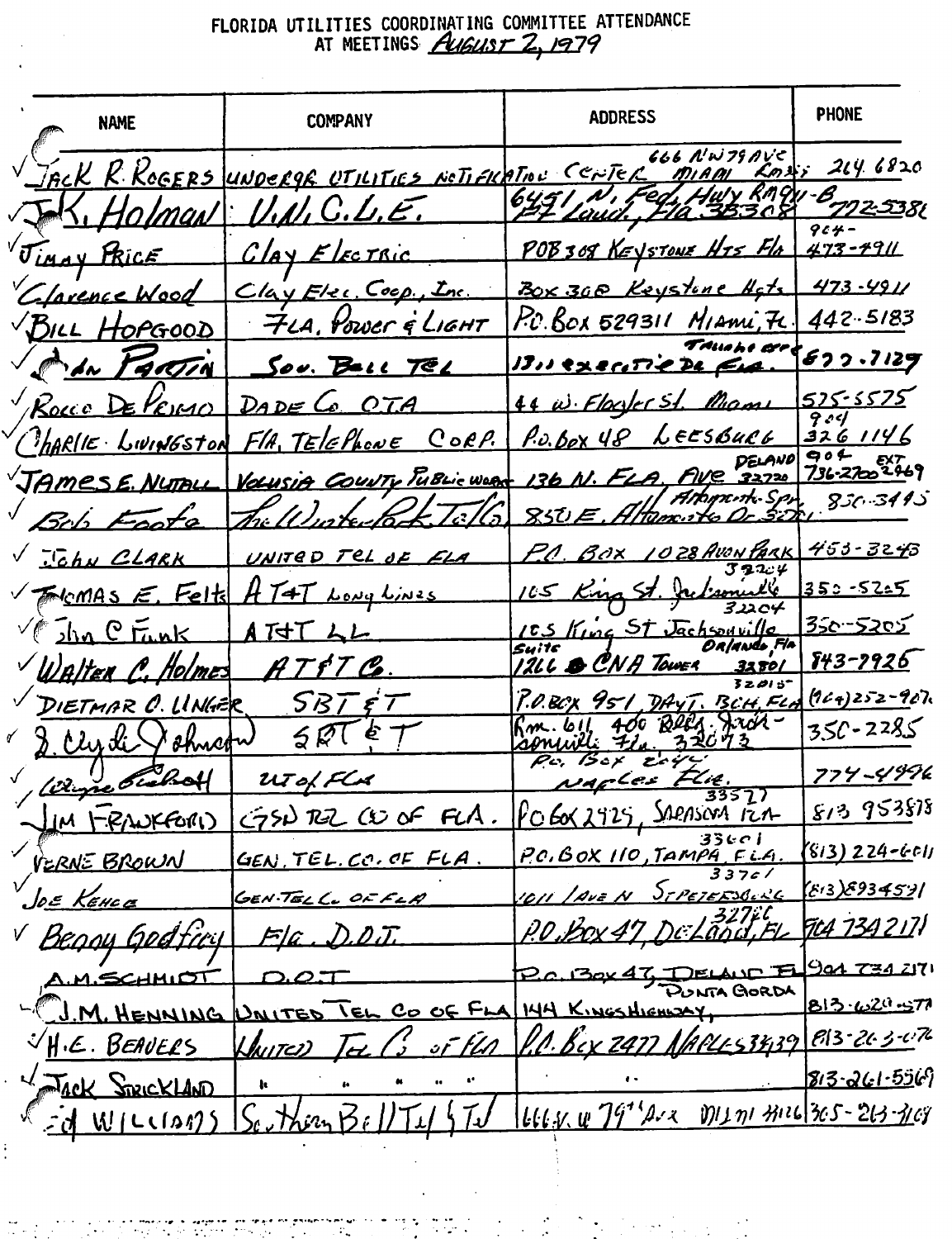# FLORIDA UTILITIES COORDINATING COMMITTEE ATTENDANCE<br>AT MEETINGS AUGUST 2,1979

| <b>NAME</b>          | <b>COMPANY</b>                                                  | <b>ADDRESS</b>                               | <b>PHONE</b>      |
|----------------------|-----------------------------------------------------------------|----------------------------------------------|-------------------|
|                      | W.H. BEDICFIEU UNITED TEL OF FLA.                               | FT. MYERS FLA<br><b>BOX 370 1520 LEE ST.</b> | 332-2432          |
| R.J.McCowill         | United Tel of Florida                                           | Ex 370 1520 LeeSt FJMYERS<br>FIA 3390 Z      | $8/33355$ $5$ /   |
| Dover PUNCHES<br>ka€ | $K$ <i>etière</i> (A.T.E.T.)<br><b>PERTHERNE DE</b><br>$\tau c$ | 3901 PR CLELLAN<br>PENSACOLA, FLA            | $904 - 432.5$     |
| CEHANCE              | SOUTHERNBELL                                                    | $R$ M 1007, 6451 N. FEDERALHUT               | $305 - 492 - 276$ |
|                      |                                                                 |                                              |                   |
|                      |                                                                 |                                              |                   |
|                      |                                                                 |                                              |                   |
|                      |                                                                 |                                              |                   |
|                      |                                                                 |                                              |                   |
|                      |                                                                 |                                              |                   |
|                      |                                                                 |                                              |                   |
|                      |                                                                 |                                              |                   |
|                      |                                                                 |                                              |                   |
|                      |                                                                 |                                              |                   |
|                      |                                                                 |                                              |                   |
|                      |                                                                 |                                              |                   |
|                      |                                                                 |                                              |                   |
|                      |                                                                 |                                              |                   |
|                      |                                                                 |                                              |                   |
|                      |                                                                 |                                              |                   |
|                      |                                                                 |                                              |                   |
|                      |                                                                 |                                              |                   |
|                      |                                                                 |                                              |                   |
|                      |                                                                 |                                              |                   |
|                      |                                                                 |                                              |                   |

 $\mathbf{r}$